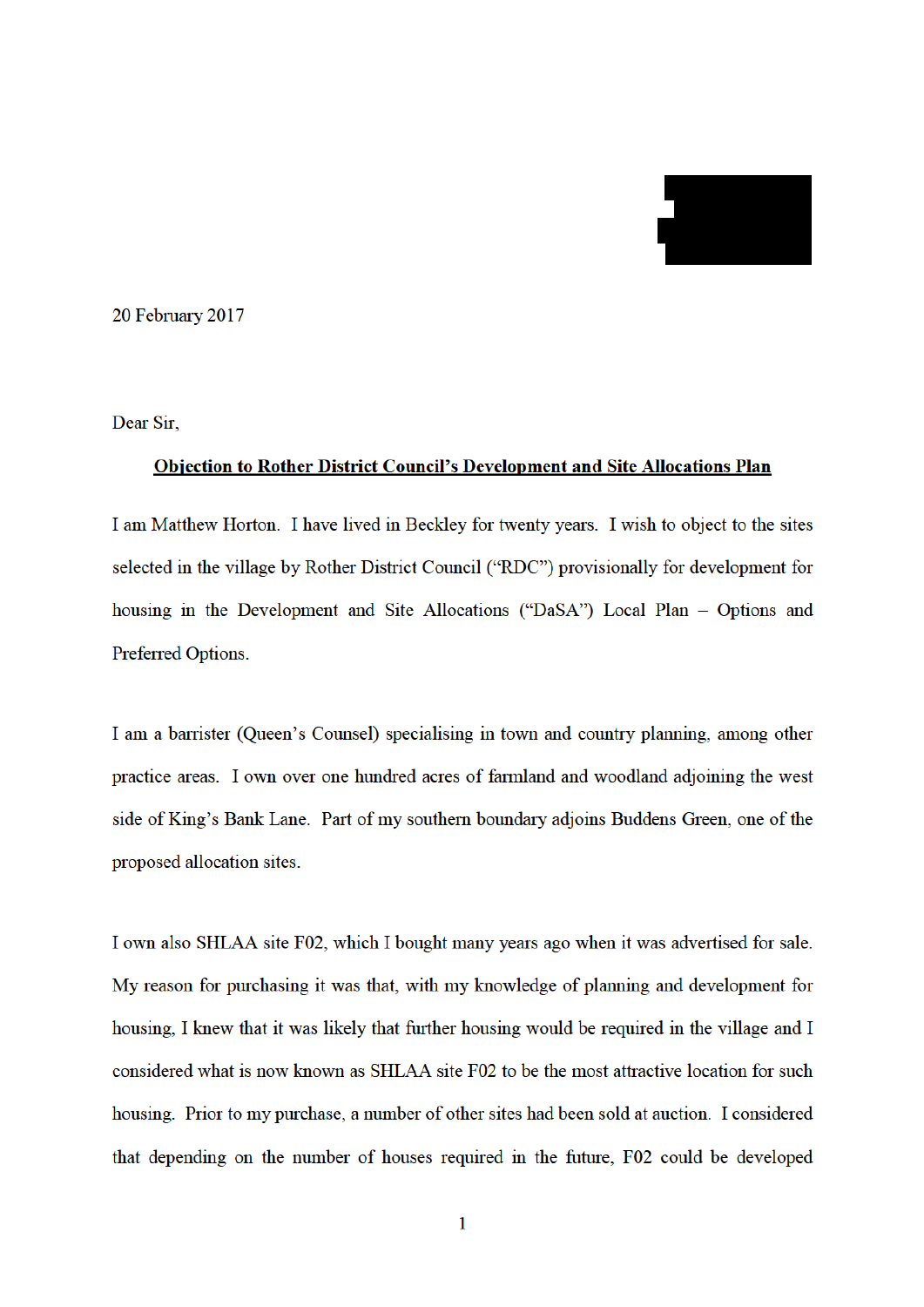attractively with the eastern part of F08. Accordingly, I approached the owners of that land (who had purchased it at auction) and we agreed to seek to bring the combined site forward for development in the fullness of time. This objection is submitted therefore with their agreement as part of that process.

My objections are as follows:

## **(1) PROCEDURAL**

- (i) (a) Despite being a local resident and adjoining landowner to the Buddens Green site, I have not been informed by RDC of the proposals. I learnt of them through other residents and have now been given a copy of a letter dated  $10^{th}$  December 2016 to RJ Thomson Esq at his former address, Braeside House, in Main Street, notifying him of the proposals. To have failed to have notified me personally was procedurally improper and unfair.
	- (b) It seems likely that I am not the only resident of the village who has not been informed formally of the proposals. From the failure to inform me and others (if that is the case) it appears that the obligation to consult, imposed by Regulation 18 of the Town & Country Planning (Local Planning) (England) Regulations 2012 has not been properly discharged and RDC must re-advertise and re-consult so that every resident of the village is informed of the proposals and of the right to make representations about them.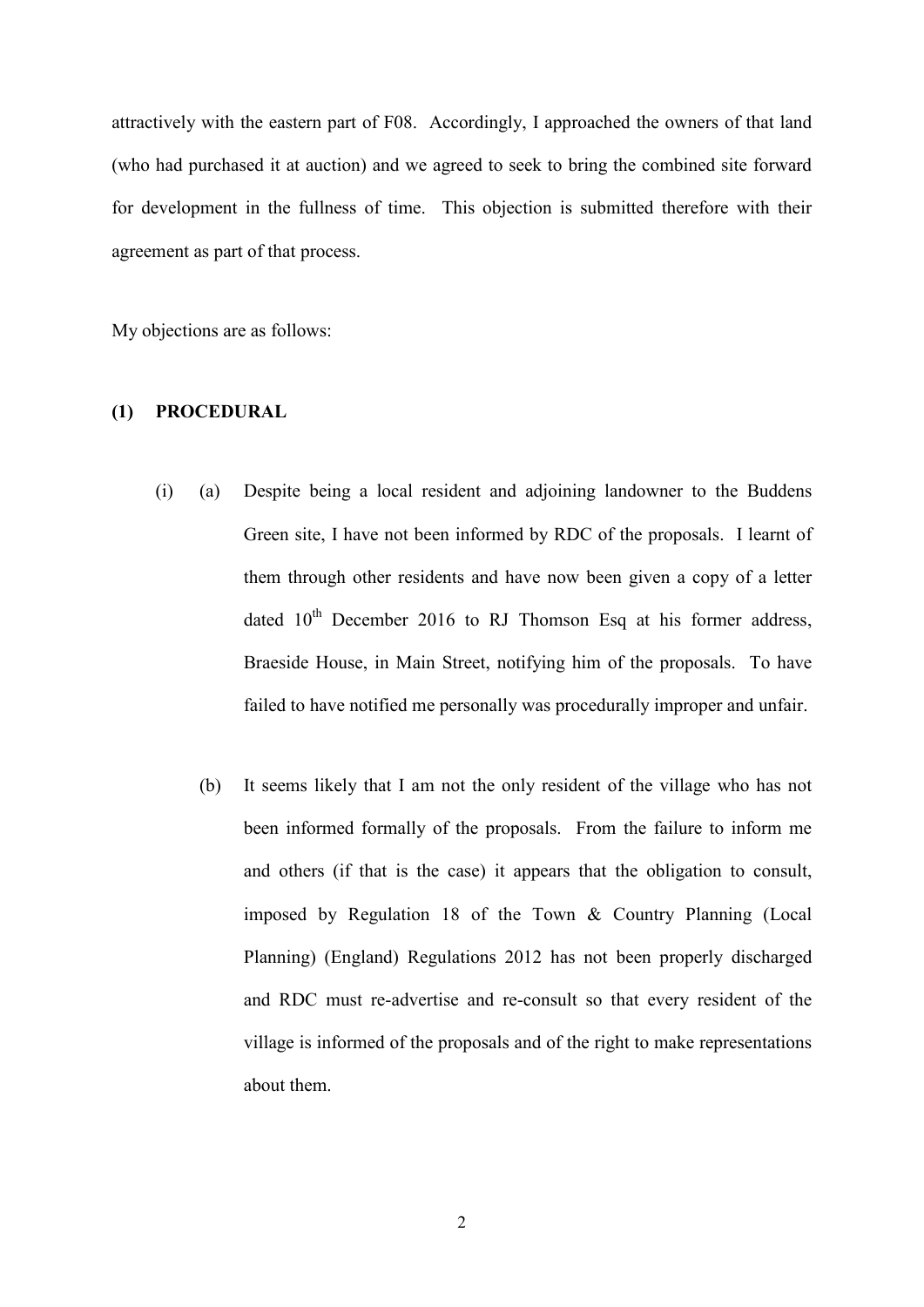(c) The letter to Mr Thomson "*encourages*" but does not require those making comments "*to use the Council's web-based consultation system*", but states that "*alternatively*" comments may be sent "*by post or via email*". It further states, however, that such comments "*should be submitted using the proper form which can be found on the Council's website or obtained at one of three 'deposit points' in Bexhill, Battle and Rye respectively*". That requirement cannot be lawful. There may be persons who, for example for financial reasons or age, are not computer literate or do not have a computer, or are not able to travel to any of the three towns. In my opinion, comments in a letter sent by post, identifying the subject matter as commenting on the DaSA is a lawful representation which RDC must take into account. Not to take it into account would be procedurally unfair and render unlawful the consultation process.

Please inform me whether RDC accepts sub-paragraphs (a) to (c) above as correct or, if it does not, inform me of its reasons for not agreeing.

(ii) There are no diagrammatic layouts of the housing proposed on each site proposed for housing by RDC. Both sites are of limited size, adjoin existing development and require the creation of an internal access road; their ability to accommodate physically the number of dwellings allocated on each site cannot be judged without diagrammatic layouts. Because the justification for the total number of dwellings proposed on the two sites together is stated in the DaSA to be "*to meet the development targets set out in the Core Strategy*", it is critical to be confident that the twenty dwellings for Beckley can be accommodated satisfactorily physically on the sites proposed. The lack of such layouts invalidates therefore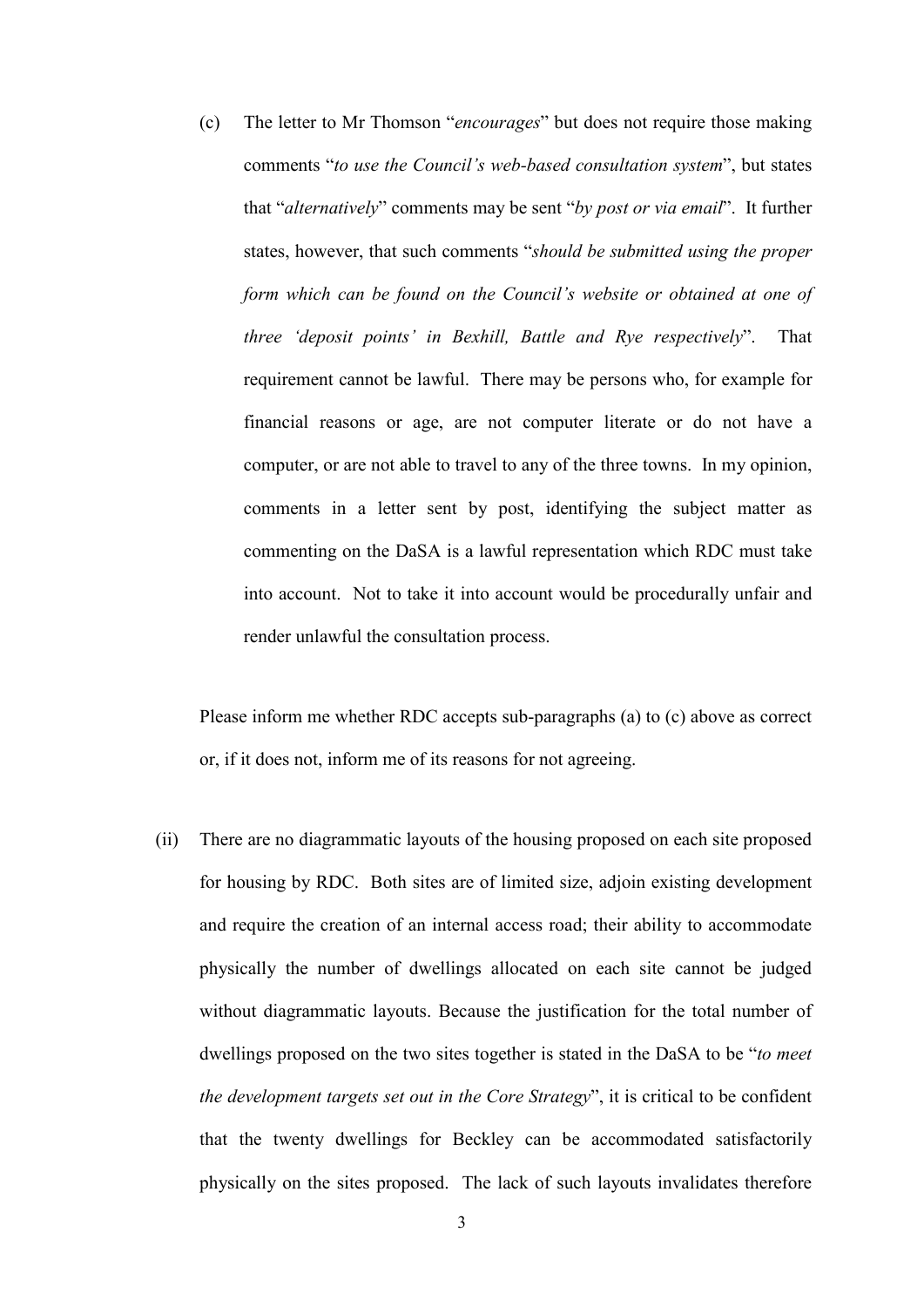the DaSA for failing to provide sufficient detail to enable a proper assessment to be made by the public.

## **(2) SUBSTANTIVE OBJECTIONS**

Without conceding that the proper legal requirements relating to public consultation have been observed, I set out below my substantive objections, which the summary objections lodged on  $20^{th}$  February 2017 by email on RDC's forms provided on its website. This letter and those forms should be read together:

- (i) Overall context Non Site Specific Issues
	- (a) The DaSA is based on the Core Strategy which is stated by RDC to "*set the vision and overall targets for Rother District to 2028*". It follows that in the DaSA the "*vision*" referred to should be identified so that a judgement may be made as to whether development of the sites proposed would accord with that vision. Nowhere in the DaSA is that vision identified, let alone the manner in which the development of the two sites would accord with it.
	- (b) Based on my examination of the Core Strategy, although it is invidious to be unduly selective, I suggest that the following precepts are key components of the vision which should guide the choice of sites for housing and the manner of their development in Beckley / Four Oaks.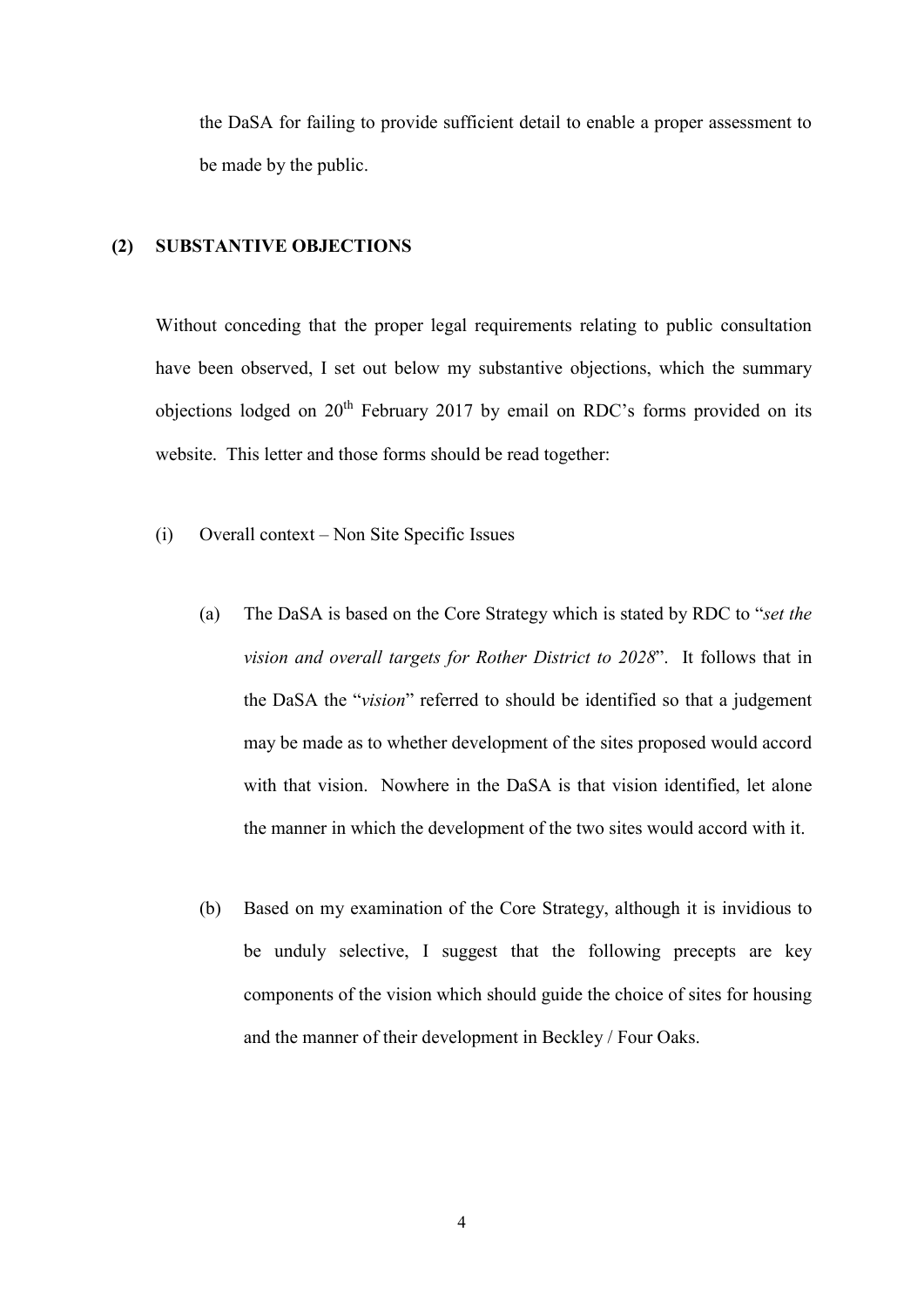- The distinctive characteristics of the village and its countryside setting should be recognised and respected (Core Strategy paragraph 5.7 and 7.7).
- To increase the overall prosperity of the village should be a "*key local objective*" (Core Strategy paragraph 5.3).
- The design of any new development should include "*an appropriate high quality response to local context and landscape*" (Core Strategy paragraph 12.40).
- (c) The existing character of Beckley / Four Oaks.

As its name recognises, historically Beckley / Four Oaks comprised two separate settlements, Beckley to the west and Four Oaks to the east, but it is usual now to refer to them as one settlement known as Beckley. Most of the development in both is linear in character along Main Street (B2088) and Whitbread Lane (the A268). The original settlement of Beckley is medieval in origin and centred on the parish church. It has a number of very fine listed buildings. Four Oaks is less distinguished, although it has some charming older buildings, although their setting has been harmed by more modern buildings, the design of which has ignored entirely the local vernacular style, for example the Garage Door Shop, Tamarisk and the pairs of 1970s semis on the north side of Main Street leading to the mini roundabout on the Rye Road (the A268 known as Whitbread Lane).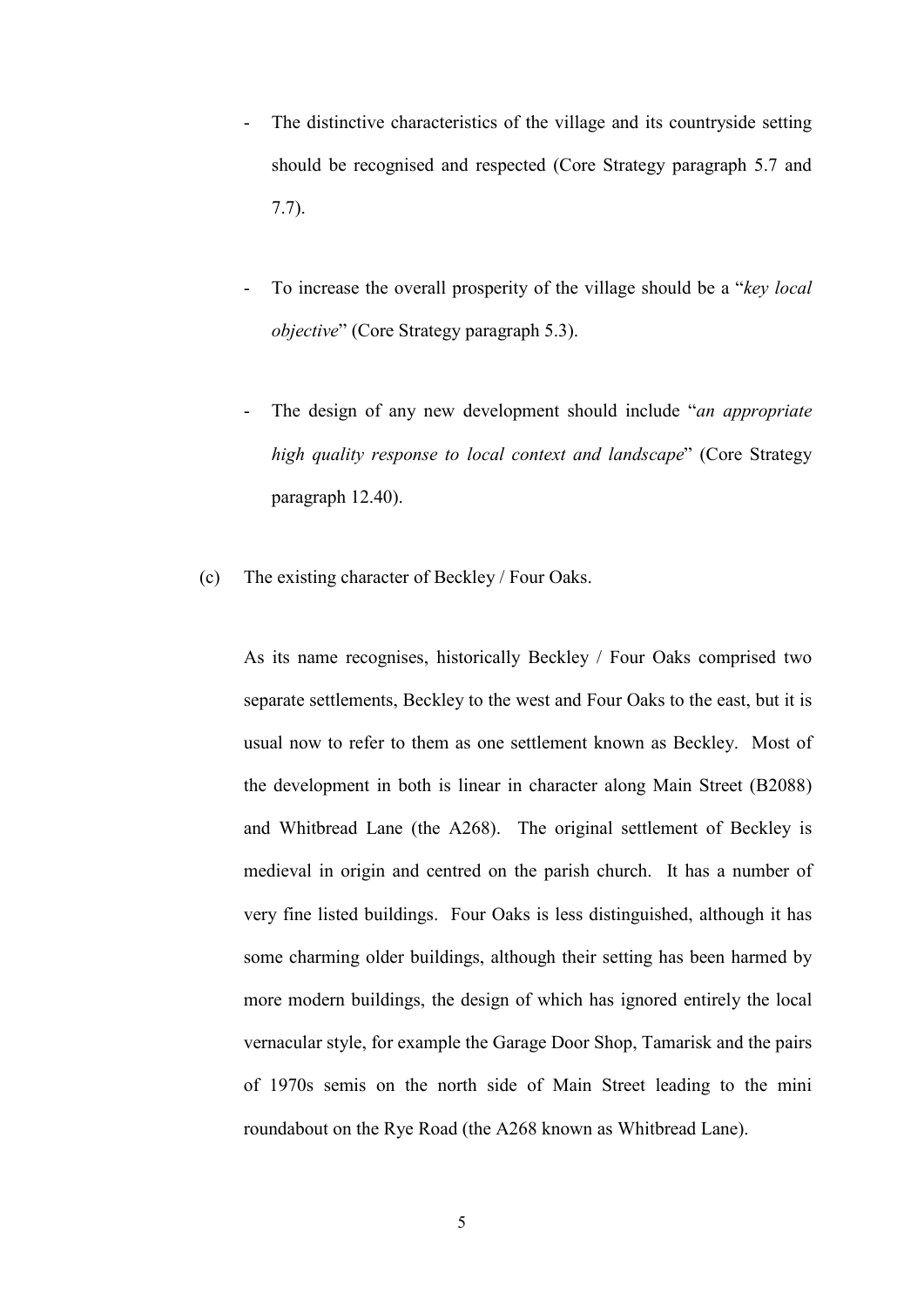In an appeal decision in 2005 (APP/U/1430/A/04/1149785 – the "*2005 Appeal decision*") an appeal by a local resident, Mr Goodwin, against the refusal by RDC of planning permission for housing on the open land immediately to the west of Buddens Green, the Inspector stated (Decision Letter ("DL") para. 23) that "*Beckley may not rank amongst the most highly attractive villages*"; he stated also, however, that "*it is not without considerable charm*" and that many of its houses are "*in a pleasing Wealden vernacular style*". He identified as "*[a] most distinctive and attractive feature of the village… the open spaces along Main Street*" stating that "*they prevent an unrelieved ribbon of development, and provide views from the roadside into the surrounding countryside*". He considered that to fill such a gap would "*substantially harm the countryside and the landscape quality of the AONB*" (DL paragraph 24). He emphasised also that such harm would result not only from occupying the "*road frontage*" but from extending "*well back from the highway*" (DL para. 25).

- (d) It is clear from the foregoing that the gaps and views referred to above are distinctive of Beckley / Four Oaks and any vision for development in the village should respect those characteristics. It is also clear that more recent development in a non-vernacular style in Four Oaks has detracted from the charm of the village and should be redressed when the opportunity arises.
- (ii) Extent to which the current DaSA has had regard to the context described above.

The DaSA emerged in 2013 from RDC's earlier Strategic Housing Land Availability Assessment ("SHLAA") published in 2010 following a site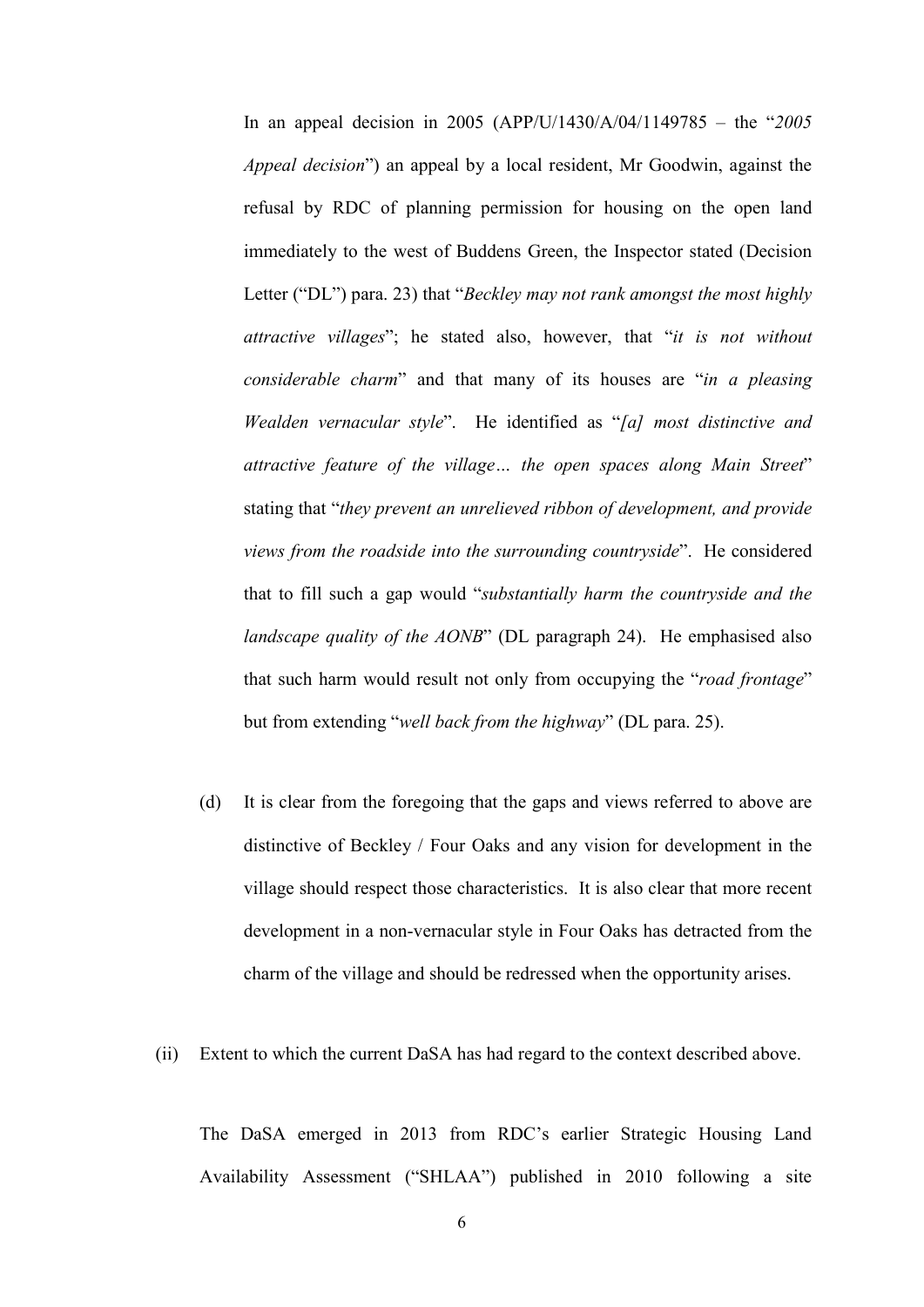identification consultation exercise in 2008 pursuant to which development sites could be proposed by the public. Fourteen sites were put forward in Four Oaks. All but one were rejected; the exception was site F012 which comprised a field known locally as Bushy Field, owned by a local resident, Mr Goodwin, together with an adjoining area of open land, owned by the Beckley Parish Council behind the Buddens Green development. In the SHLAA, the site was described inaccurately as "*land to the rear of Buddens Close*" and was stated to be "*suitable and developable*". No mention was made of the Inspector's judgement in the 2005 appeal decision that to develop the gap in which the site is situated would substantially harm the street scene, the countryside and the AONB.

In reliance on the SHLAA, Mr Goodwin submitted a further application in 2016 which officers informed him they could not support, whereupon he withdrew it but has subsequently submitted a further application for a reduced number of dwellings.

I and many others, relying on the 2005 appeal decision, have objected to that application. The application has yet to be determined, but I assume that it will be refused, since, in the DaSA, RDC, in identifying land south of Buddens Green (Ref. F012a) as a preferred site for some eight dwellings, states that "*a western extension is not considered appropriate, as this area has been recognised, via appeals, as providing an important, characteristic open gap along the road frontage, with views over it*".

Although, therefore, in contrast to the SHLAA, the DaSA has taken account of the 2005 appeal decision by excluding the open land to the west of Buddens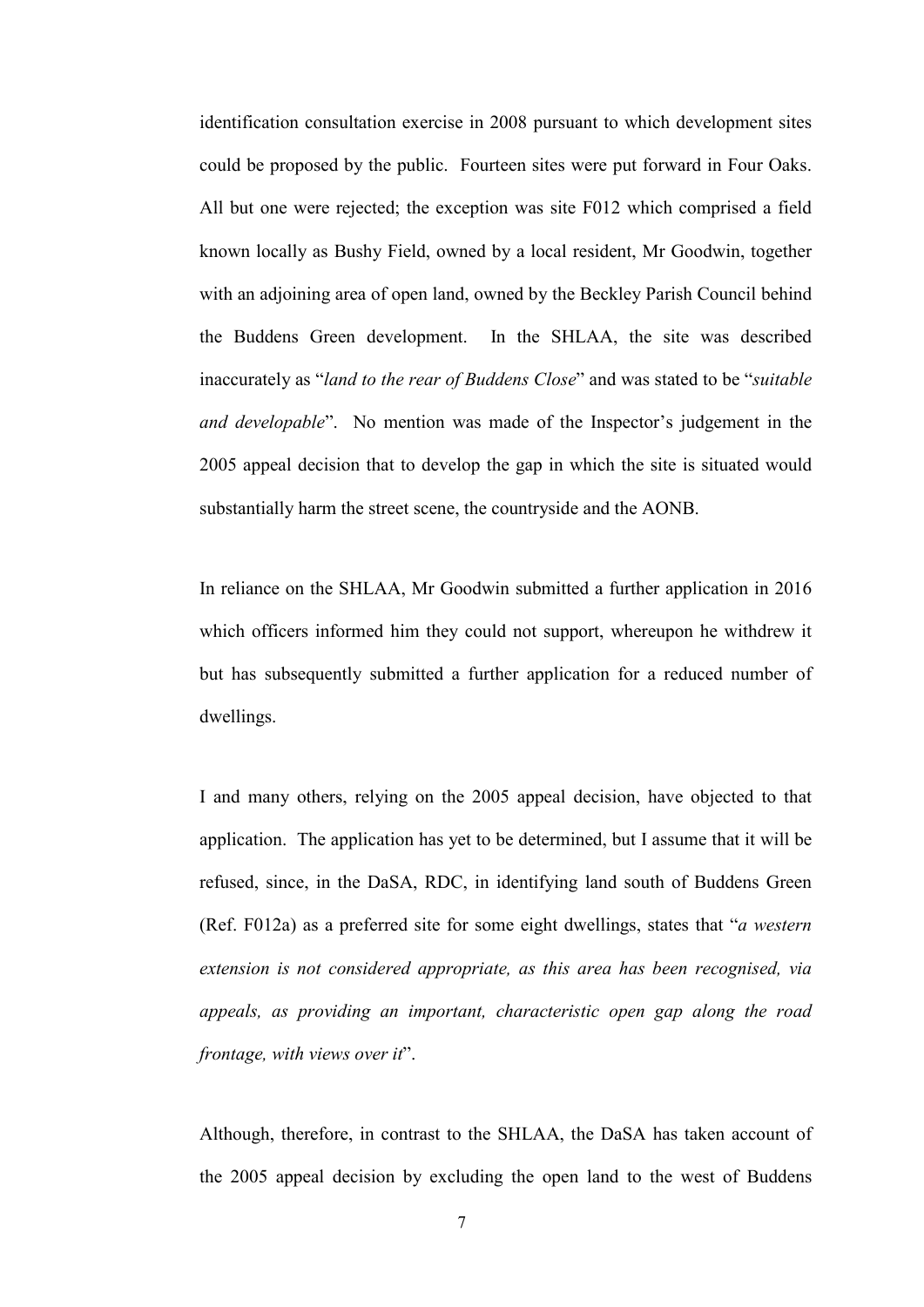Green, it has failed to understand that decision correctly by continuing to propose development on that part of the gap behind Buddens Green. That failure is part of a wider failure by RDC to evaluate correctly the contribution of the whole gap to the surrounding countryside and the AONB. This is elaborated further in section 2(iii) below.

- (iii) Site specific reasons for objecting to the proposed allocation south of Buddens Green (F012a).
	- The area proposed for housing is visually an important part of the gap identified in the 2005 appeal decision as to be protected from development. The whole of the proposed area can be seen from the footpath to the east and from King's Bank Lane to the west over the field gate opposite Royal Oak Close. It is a beautiful rural view which would be ruined by built development.
	- To develop the area for housing would conflict with the Inspector's judgement in the 2005 decision that "*development in depth extending well back from the highway*" would be "*greatly at odds with the predominantly frontage development in the vicinity*" (see DL para. 25).
	- The development would be harmful to the enjoyment of walkers on the footpath by reason of its built form and light pollution.
	- The development would devastate the rural outlook to the south from the existing Buddens Green dwellings.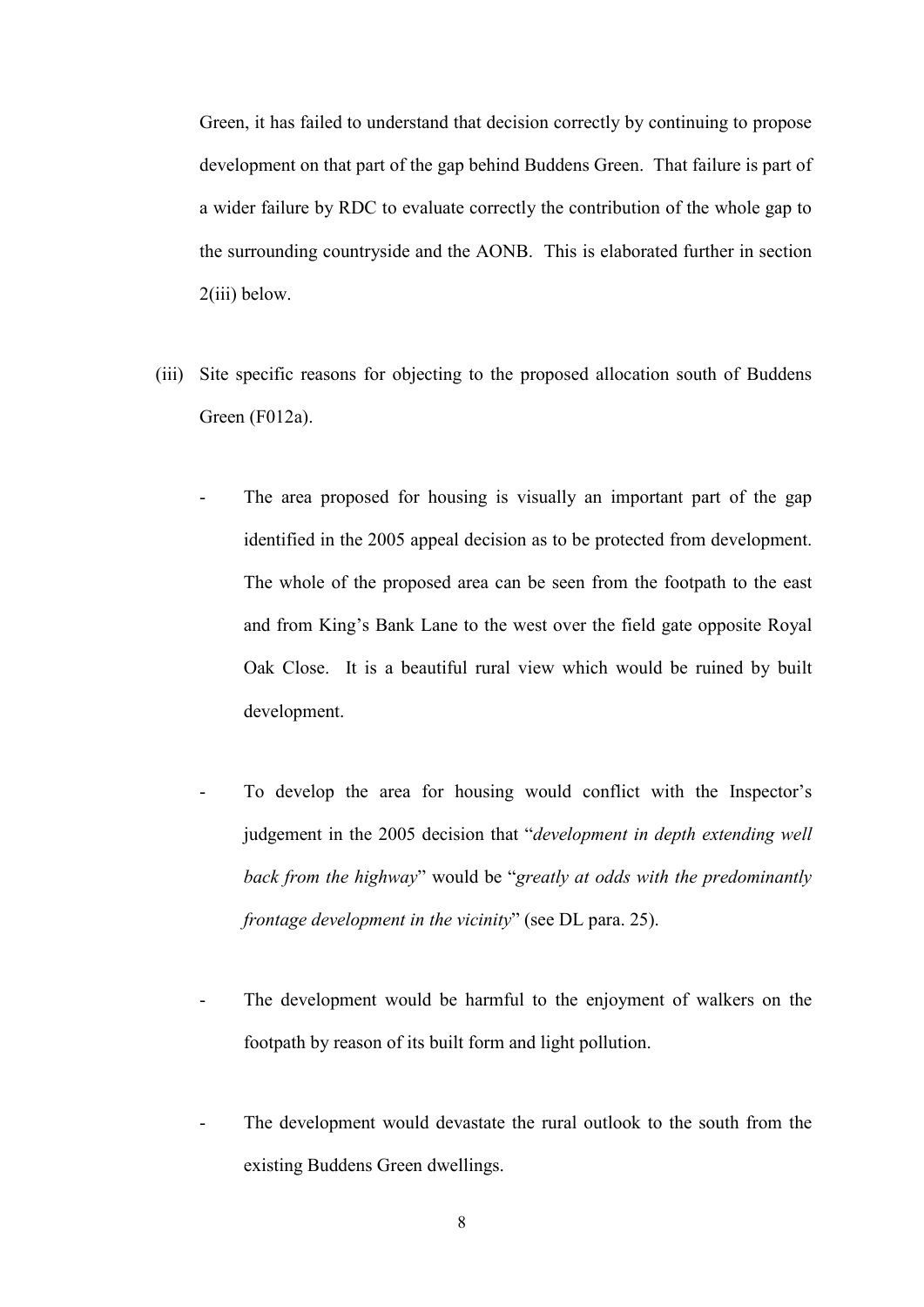- The development would create an oppressive sense of enclosure to those existing dwellings.
- The inclusion of the existing green to the north of the Buddens Green dwellings is entirely unnecessary. That green has matured into a most attractive amenity space for the existing residents and should be excluded from the proposed allocation just as the existing dwellings have been excluded.
- The proposal "*to incorporate*... *as open amenity land*" that part of the open land to the west of the proposed housing conflicts with the 2005 appeal decision which recorded that (DL para. 11) "*it has been used as farm land in the past and there is no substantial evidence to support assertions that it is unsuitable for such use*". The activities and paraphernalia associated with an amenity use would jar with the idyllic rural vista from Main Street to the south, of which the land forms part.
	- Given that Buddens Green enjoys already a green of its own and given that the existing village recreation ground lies a short distance to the west and is accessible both from Main Street and King's Bank Lane, even if the dwellings were to be built, there is no need for the land to the west to be allocated as amenity land. Furthermore, via the footpath to the east, access can be gained readily to the Forestry Commission woodland to the south.
	- It is not stated whether the proposed dwellings should be "*affordable*" (as the existing dwellings are). There is, however, no need for such provision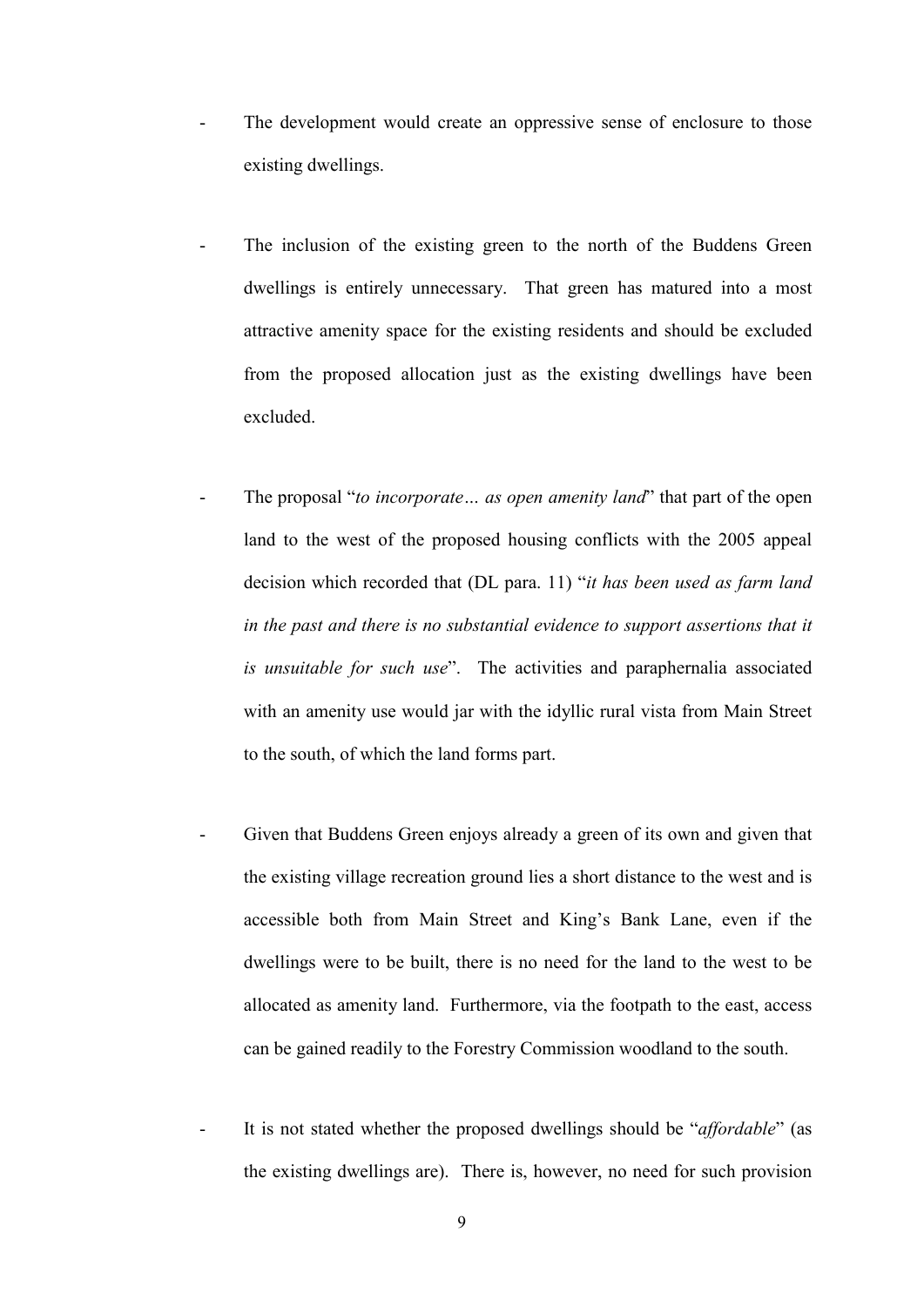on this site. Such provision can be provided as part of a proposed development of affordable and market housing on site F02 and part of F08 on the SHLAA map. This proposal is the subject of the pre-application advice process at the present time. It is described further in section 2(vi) below.

Answers to question 55 in the DaSA:

QUESTION 55: For the reasons set out above, I disagree with Policy BEC2. It should be deleted in its entirety and replaced by a policy providing for the provision of the housing requirement for Beckley Four Oaks on SHLAA sites F02 and part of F08.

- (iv) Site specific reasons for objecting to the proposed allocation of land east of Hobbs Lane (F015) (the "Manroy site").
	- This allocation conflicts with the RDC's previous approach to identifying further land for housing in Four Oaks which consistently sought sites "*central to the village*" (see e.g. SHLAA comments in supporting site F012).
	- The allocation includes land which was part of site F06 in the SHLAA. In rejecting that site the comment in the SHLAA was:

"*Accessibility to local facilities and services is relatively poor at this end of the settlement compared to other available sites which are more centrally located and closer to local services… Unacceptable*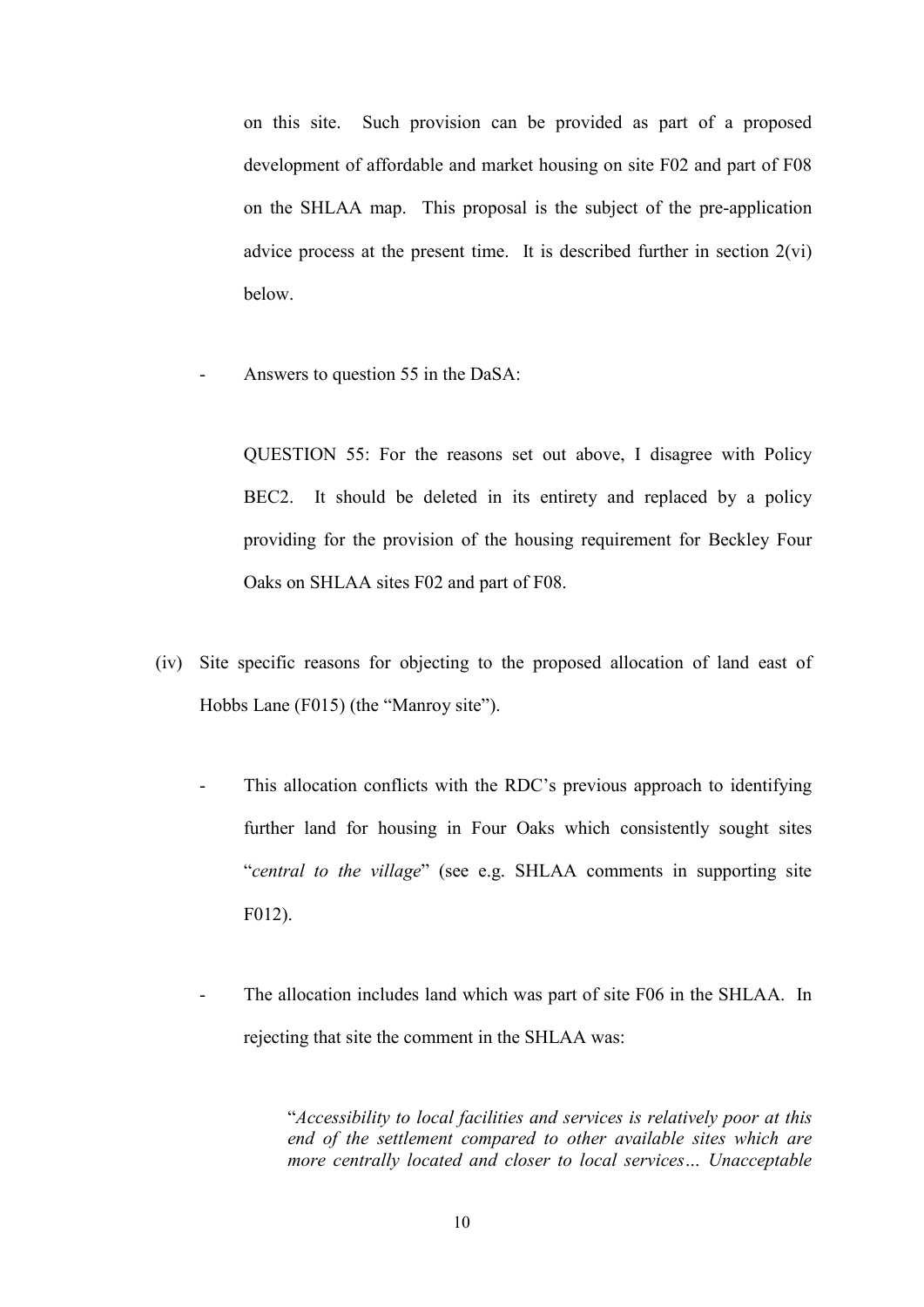*impact on the landscape character of the AONB. Not suitable for housing*."

- In the Rother District Council Local Plan 2006, the northern end of Hobbs Lane was allocated for employment uses. Such uses still predominate and the appropriateness of those uses has been confirmed in recent years by allowing redevelopment for those purposes on the western side of the Lane. It is necessary to continue to safeguard land for such uses in this location. The importance of being able to accommodate employment uses in the village must increase as the population increases. It follows that to release the land for housing is contrary to the cardinal principle of sustainability which central government and local policy requires to be respected in taking all decisions relating to the use and development of land. The sustainability principle requires the safeguarding of the employment needs of present and future generations.
- To permit housing in this location merely perpetuates the approach to development in Beckley / Four Oaks which distributes it on small plots and enclaves without any regard for the overall character of the settlement and the desirability of providing a heart to the village where residents can congregate and interact. With the closure of the Royal Oak pub and retail outlets in Main Street to the east, the need for such a heart is all the greater, highly popular though the Rose and Crown pub is at the western end of the settlement. It is envisaged that the development favoured by the owners of F02 and part of F08 would complement that pub by providing a green open space and a village shop in an environmentally acceptable manner. The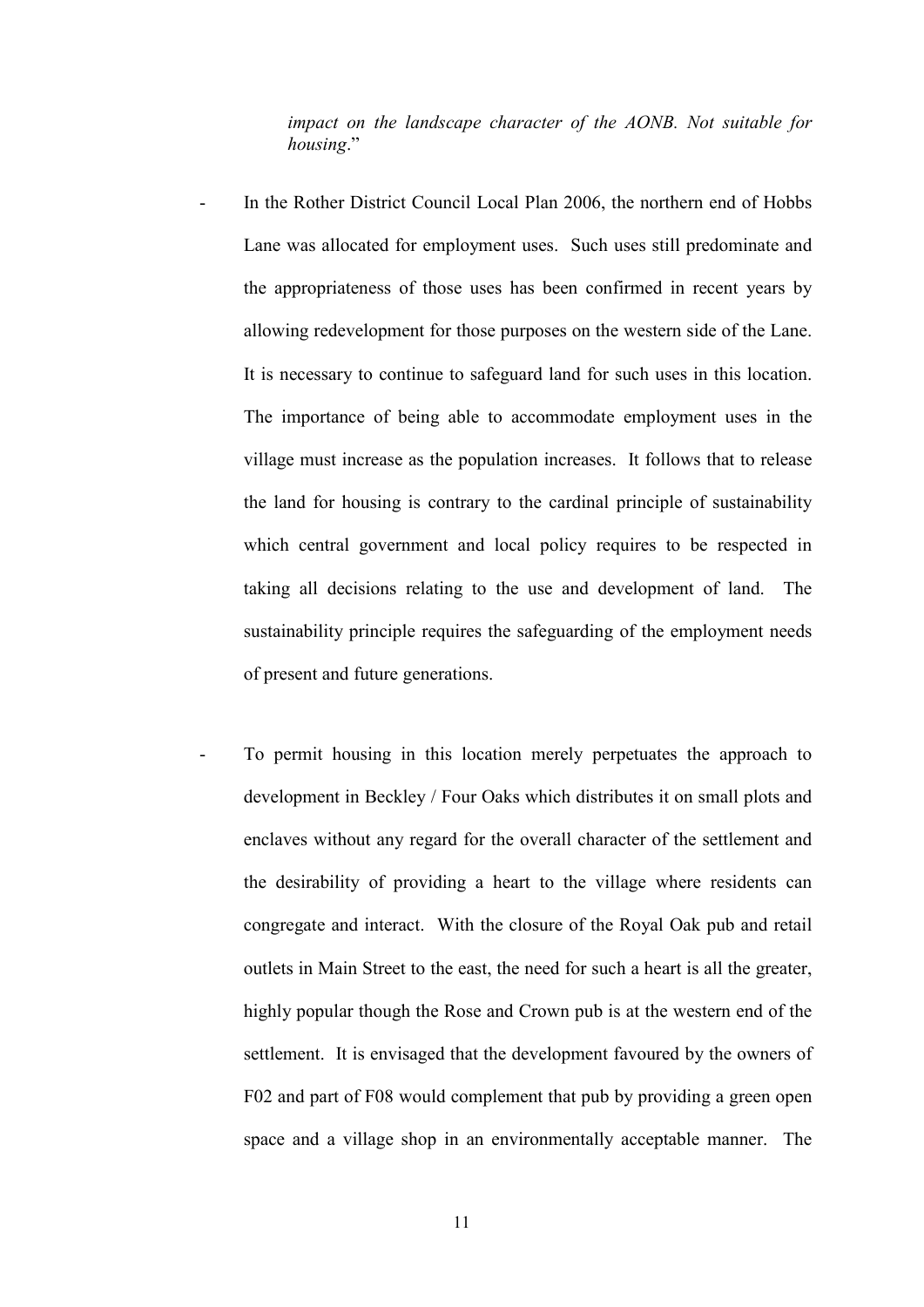size and location of the Manroy site makes it entirely unsuitable for that purpose.

Answer to Question 54 in the DaSA.

It follows that I disagree with Policy BEC1. It should be deleted since it is not appropriate to provide any housing on the site. Far more satisfactory provision can be made on SHLAA sites F02, together with part of site F08. A policy should be introduced to provide for that.

(v) Proposed development boundaries in the DaSA.

## Answer to Question 56

It follows from my answers to Questions 54 and 55 that I do not agree with the proposed development boundary for Beckley Four Oaks shown on Figure 73 of the DaSA. Neither of the proposed amendments should be adopted but a new amendment should be made to incorporate SHLAA site F02 and that part of SHLAA site F08 which adjoins the southern boundary of site F02.

- (vi) The justification for amending the settlement boundary for Beckley by incorporating SHLAA site F02, together with part of SHLAA site F08.
	- In the SHLAA, site F012 was favoured as being "*relatively central to the village, close to existing services and in a sustainable location*". The same characteristics apply to the proposed alternative location. In the SHLAA,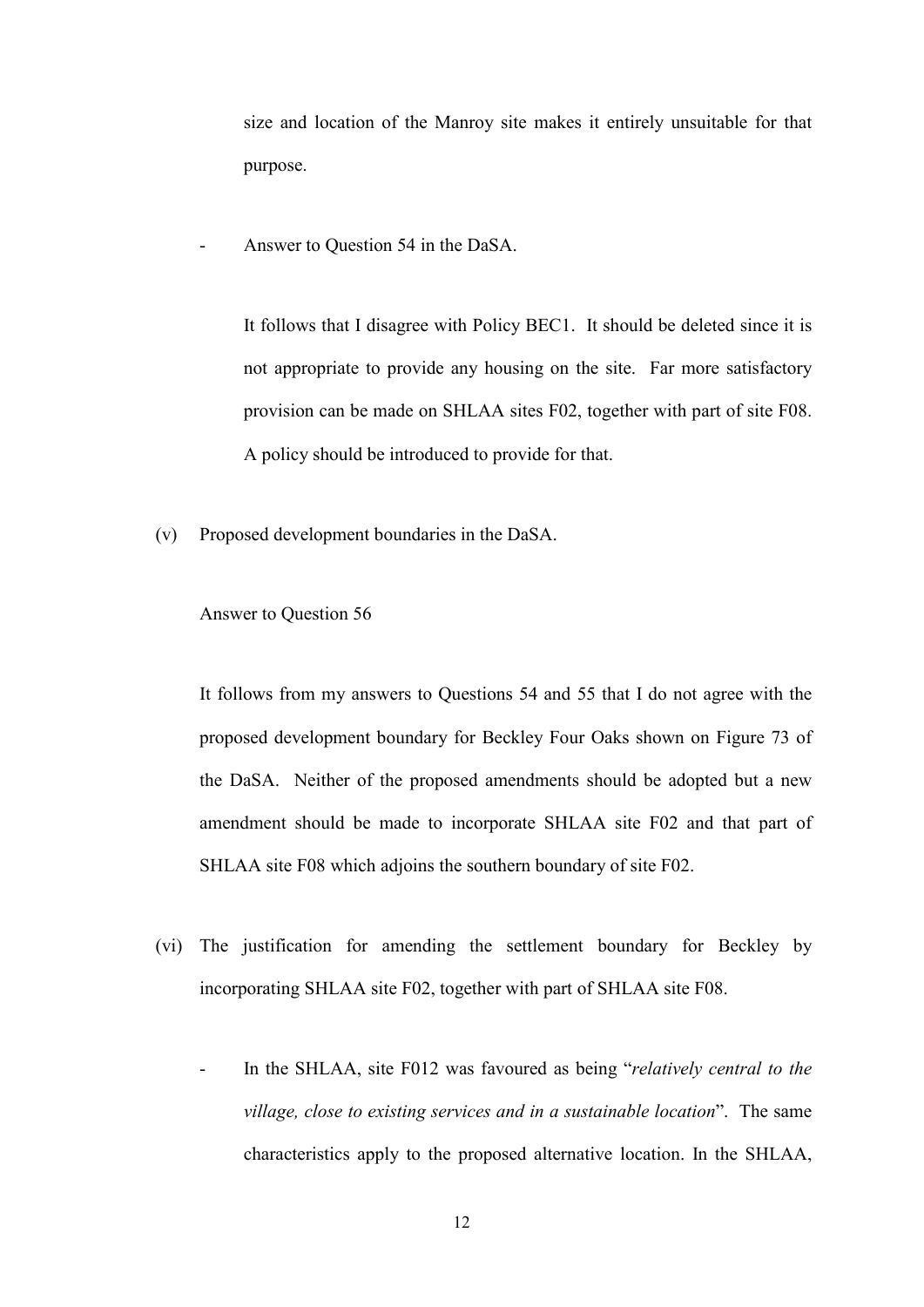however, F012 was described incorrectly as not having views over it (from Main Street) that "*extend into the open countryside*". The 2005 appeal decision establishes that there are such views and that they are to be prized and protected. The decision establishes also that site F012 comprises part of an important gap on Main Street which, together with the adjoining open land to the rear (south) of Buddens Green, should be safeguarded as open land.

- The reasons given in the SHLAA for opposing site F02 and F08 as sites for housing do not withstand critical scrutiny. In particular:
	- o The description of the existing pattern and form of development in Beckley Four Oaks as being "*ribbon development interspersed with gaps between cluster of development*" applies to development along Main Street. It does not apply to development along Whitbread Lane.
	- o The development site F02 would merely extend the existing uninterrupted line of development along Whitbread Lane from the mini roundabout at the junction with Main Street. The extension would halt at the point where the thirty mile an hour speed limit on that section of Whitbread Lane ceases.
	- o The opposite side of Whitbread Lane along that stretch of the lane is already developed with housing.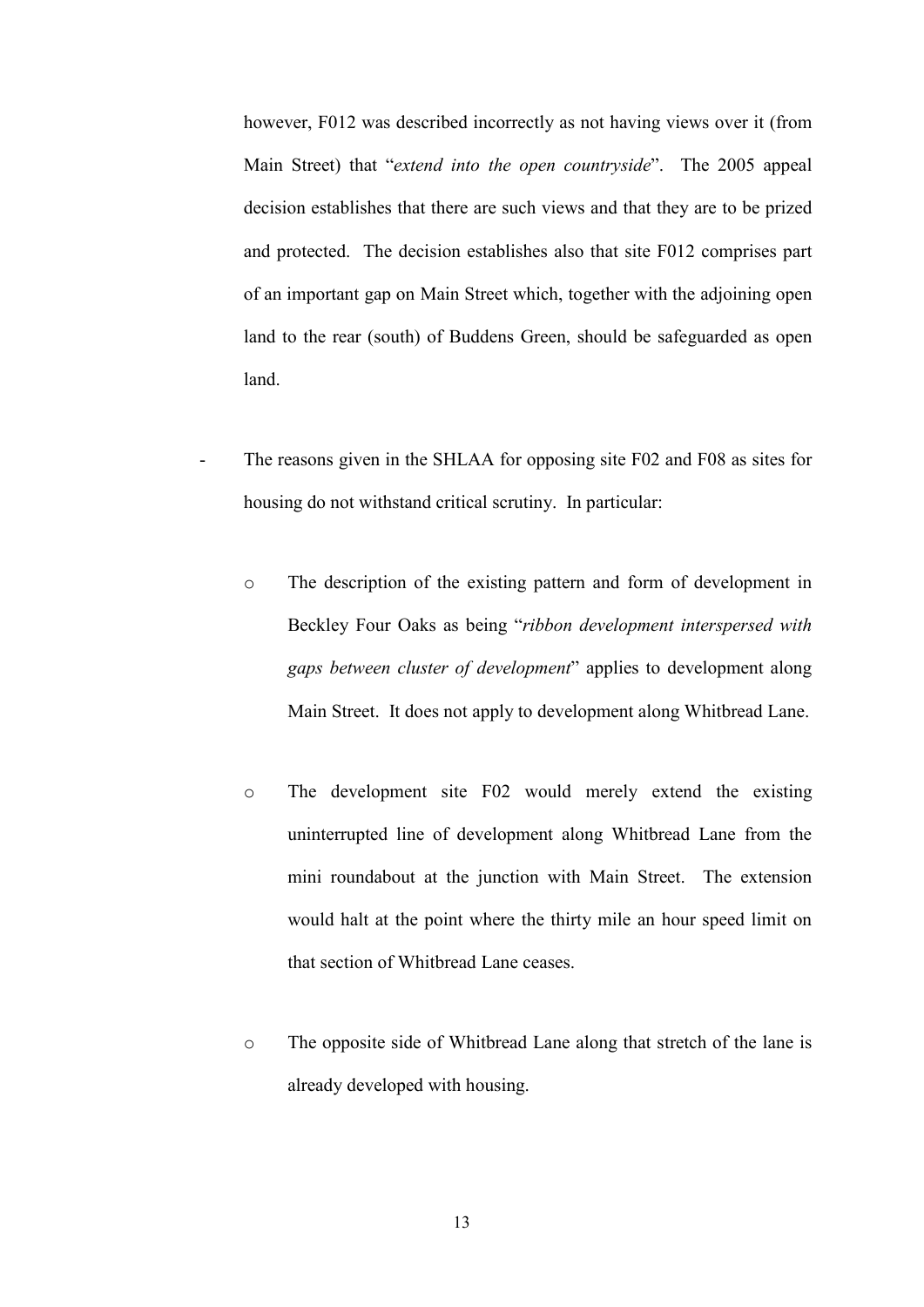- o F02 is largely screened from view from Whitbread Lane by a mature native hedge. In any event, the landscape quality of F02 is manifestly modest and greatly inferior to F012.
- o The part of F08 proposed for inclusion with F02 as a housing site does not "*extend well into the countryside*". That description in the reason in the SHLAA for rejecting F08 plainly applies to the western section of F08 which is not proposed for inclusion with F02 as a housing site. Similarly, the frontage of F08 on Main Street is not proposed for inclusion.
- Development of F02 and the relevant part of F08 would be a logical consolidation of existing development along Main Street and Whitbread Lane. By virtue of being behind that development, it would not change the existing street scene in Main Street to a material degree and certainly, subject to proper control over layout and design, would not be harmful. It can be designed and laid out so as to have the appearance of traditional village housing which has been provided gradually rather than having the appearance of a housing estate. If access is taken through the Garage Door site, it would enhance the conservation area by removing the ugly buildings on the frontage of that site and replacing and repositioning it with a building which respects the village vernacular.
- The size of the site is such that it can provide the full complement of dwellings (affordable and open market housing) planned in the village and